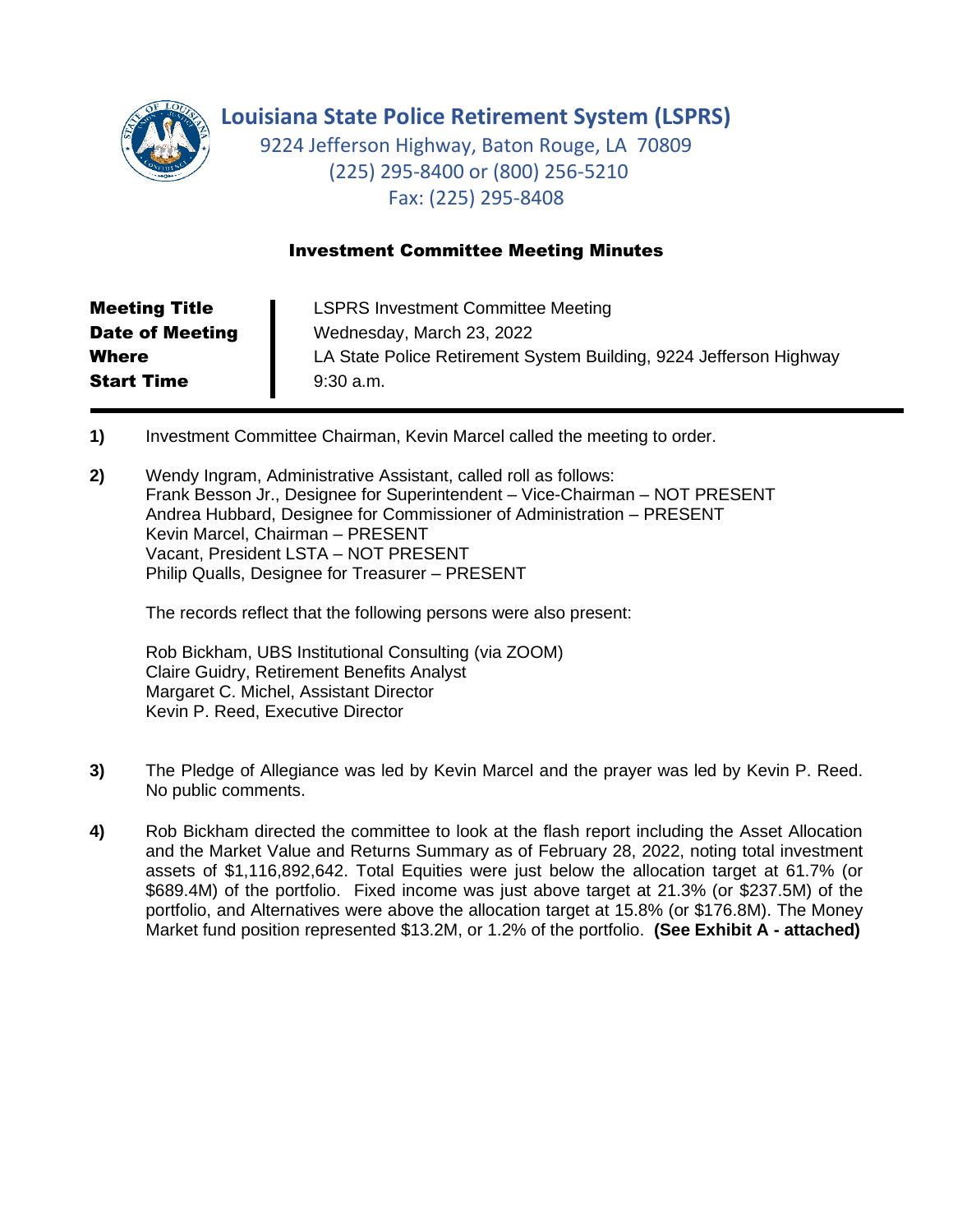Rob Bickham focused the committee on the Fiscal Year To Date period of the Returns Summary for the period ending February 28, 2022. In the fiscal year to date column, total equity mangers returned -5.09%, while domestic equity managers returned -2.75%, international equity managers returned -9.94%. The total fixed income managers were down -4.26%. The total fund for the fiscal year to date period had a total rate of return of -2.18%. Mr. Bickham stated given the geopolitical unrest, this was a negative month with the portfolio being down -0.96%. **(See Exhibit B - attached)**

- **5)** Rob Bickham presented the committee with the UBS House View Presentation Chief Investment Officer GWM, March 2022. Mr. Bickham started by focusing on Page 3 and the Economic Forecasts, noting that real GDP for the US is estimated to be 5.7% for 2021, which is one of the highest growth rates over the past 50 years. On page 19, Mr. Bickham focused on the Central Scenario. **(See Exhibit C - attached)**
- **6)** Kevin P. Reed, Executive Director, discussed the LSPRS Portfolio Exposure to Russia, China, and Ukraine **(See Exhibit D – attached)** as well as a letter dated March 16, 2022, from Louisiana State Treasurer, John M. Schroder **(See Exhibit E - attached)**. Mr. Reed noted that LSPRS' exposure, as of December 31, 2021, to early January 2022, is very low, with the total investment portfolio's exposure of 0.26% for Russia, 3.16% for China, and 0% for Ukraine.
- **7)** Rob Bickham reviewed the Investment Portfolio Asset Allocation Studies, beginning with the Revised Equilibrium CMAs covering Long-Term Multiple business Cycles, 20-30 years **(See Exhibit F - attached)**. Mr. Bickham focused on Page 4 where Returns for US Cash was projected to be 2.16%, US Corporate High Yield 6.01%, US Equity – Core being 8.30%, Private Equity being 8.30%, and Commodities was at 3.35%. He also discussed the standard deviation, a measure of volatility, of the various asset classes.

Mr. Bickham then directed the committee to view the Revised Strategic CMAs covering Business Cycle, 5-7 years **(See Exhibit G - attached).** On Page 3, Mr. Bickham noted that the Returns for US Cash was at 1.40%.

Mr. Bickham recommended a change in the investment portfolio's asset allocation, as to decrease the weighting in Fixed Income by 4%, decrease the weighting in Commodities by 1%, and increase the weighting in Alternative Investments by 5%, with this allocation predominantly going toward Private Equity and Private Credit.

A **MOTION** was made by Philip Qualls for the Investment Committee to approve the proposal, as reflected in the UBS March 21, 2022 Investment Solutions Portfolio Analysis, Equilibrium Study, Proposal 2, (allocation summary reflected on page 9 of the analysis) and stated by Rob Bickham, and to adopt the new asset allocation as proposed. The **MOTION** was seconded by Andrea Hubbard. No opposition. The motion passed.

**8)** Kevin P. Reed spoke about the prospective scheduling of asset manager presentations. He also presented a letter from J.P. Morgan regarding a minor change in their asset manager lineup **(See Exhibit H - attached).** Mr. Reed mentioned having asset managers, with similar investments mandates, present on the same day to the Investment Committee and/or Board.